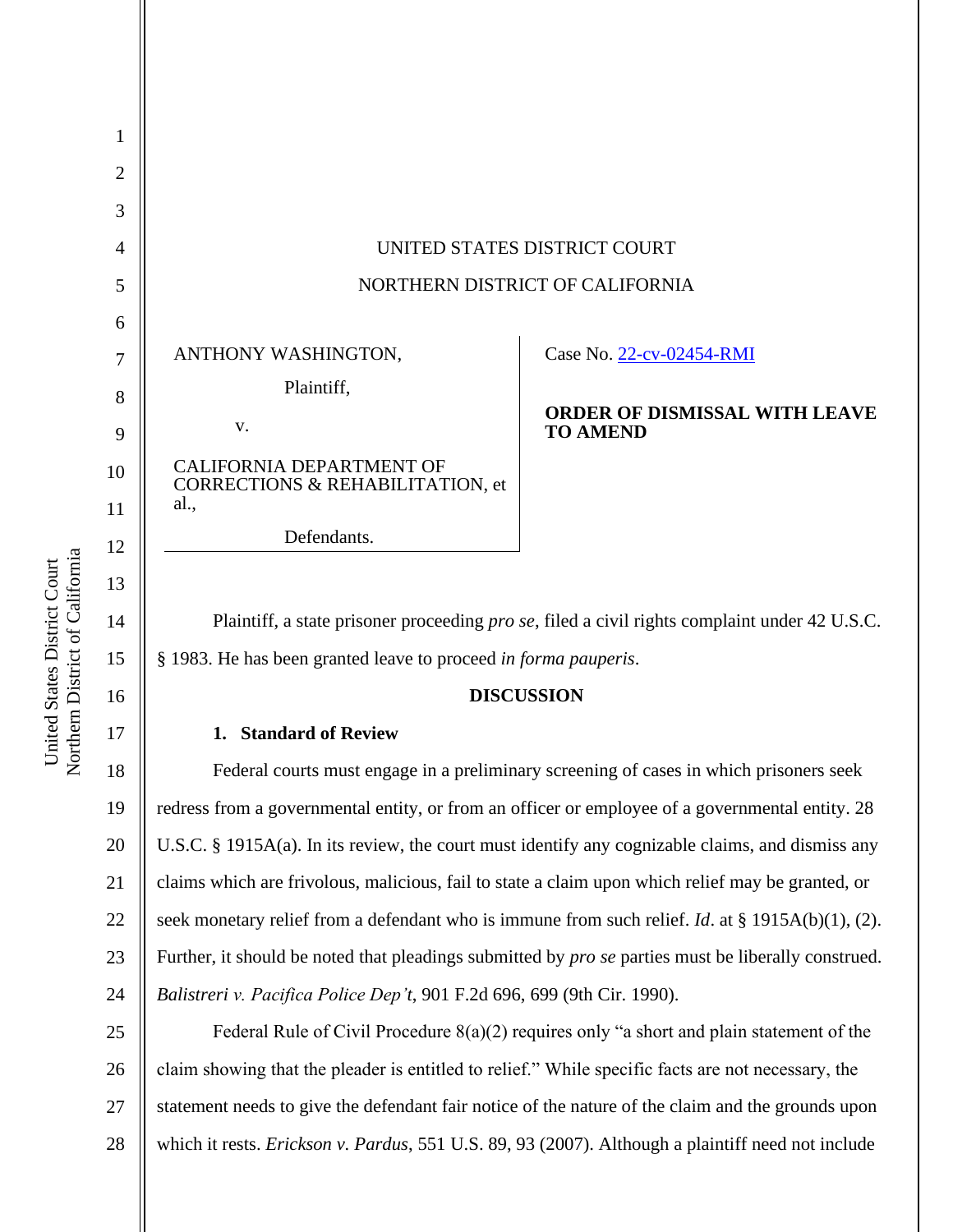10

11

12

13

14

1 2 3 4 5 6 7 8 9 detailed factual allegations in a complaint, the complaint must do more than recite elements of a cause of action and state conclusions; rather, a plaintiff must state factual allegations sufficient to raise the entitlement to relief "above the speculative level." *Bell Atlantic Corp. v. Twombly*, 550 U.S. 544, 555 (2007). A complaint must proffer "enough facts to state a claim to relief that is plausible on its face." *Id*. at 570. The Supreme Court recently explained this standard: "[w]hile legal conclusions can provide the framework of a complaint, they must be supported by factual allegations . . . [and] [w]hen there are well-pleaded factual allegations, a court should assume their veracity and then determine whether they plausibly give rise to an entitlement to relief." *Ashcroft v. Iqbal*, 556 U.S. 662, 679 (2009).

To state a claim under 42 U.S.C. § 1983, a plaintiff must allege two essential elements: (1) that a right secured by the Constitution or laws of the United States was violated, and (2) that the alleged deprivation was committed by a person acting under the color of state law. *West v. Atkins*, 487 U.S. 42, 48 (1988).

## **2. Legal Claims**

15 16 17 18 19 20 21 22 23 24 25 Plaintiff alleges that the defendant failed to protect him from an assault by other inmates and verbally harassed him. The Eighth Amendment requires that prison officials take reasonable measures to guarantee the safety of prisoners. *Farmer v. Brennan*, 511 U.S. 825, 832 (1994). In particular, prison officials have a duty to protect prisoners from violence at the hands of other prisoners. *Id*. at 833; *Cortez v. Skol*, 776 F. 3d 1046, 1050 (9th Cir. 2015); *Hearns v. Terhune*, 413 F.3d 1036, 1040 (9th Cir. 2005). The failure of prison officials to protect inmates from attacks by other inmates or from dangerous conditions at the prison violates the Eighth Amendment when: (1) the deprivation alleged is, objectively, sufficiently serious; and (2) the prison official is, subjectively, deliberately indifferent to inmate health or safety. *Farmer*, 511 U.S. at 834. A prison official is deliberately indifferent if he or she knows of, and disregards, an excessive risk to inmate health or safety by failing to take reasonable steps to abate it. *Id*. at 837.

26 27 28 Allegations in a *pro se* complaint sufficient to raise an inference that the named prison officials knew that plaintiff faced a substantial risk of serious harm and disregarded that risk by failing to take reasonable measures to abate it state a failure-to-protect claim. *See Hearns*, 413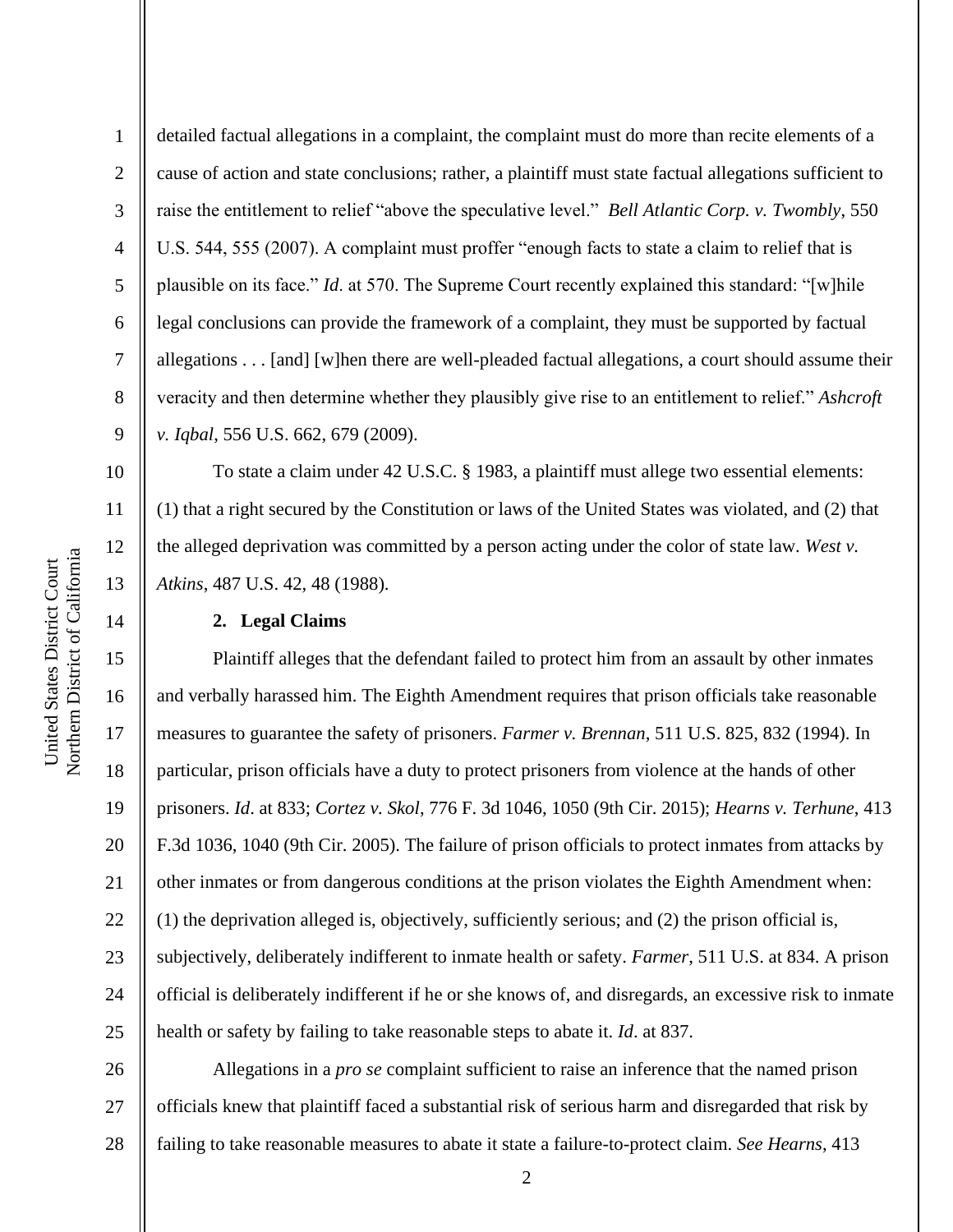1 2

3

4

5

8

9

11

12

13

14

15

16

17

18

23

F.3d at 1041-42 (citing *Farmer*, 511 U.S. at 847).

6 7 10 Allegations of verbal harassment and abuse fail to state a claim cognizable under 42 U.S.C. § 1983. *See Freeman v. Arpaio*, 125 F.3d 732, 738 (9th Cir. 1997) *overruled in part on other grounds by Shakur v. Schriro*, 514 F.3d 878, 884-85 (9th Cir. 2008); *see, e.g., Keenan v. Hall*, 83 F.3d 1083, 1092 (9th Cir. 1996), amended 135 F.3d 1318 (9th Cir. 1998) (disrespectful and assaultive comments by prison guard not enough to implicate the Eighth Amendment); *Oltarzewski v. Ruggiero*, 830 F.2d 136, 139 (9th Cir. 1987) (directing vulgar language at prisoner does not state constitutional claim). This is so even if the verbal harassment is racially motivated. *See Hoptowit v. Ray*, 682 F.2d 1237, 1252 (9th Cir. 1982) (federal court cannot order guards to refrain from using racial slurs to harass prisoners).

Plaintiff alleges that Defendant Sergeant Howard told other inmates that he was a sensitive needs yard inmate in need of protective custody. Plaintiff was released to the general population yard on July 22, 2021, where he was immediately assaulted and injured by three or more other inmates. This is sufficient to proceed with a claim against Howard.

Plaintiff also alleges that Defendant Howard harassed him using unprofessional and disrespectful language. Pursuant to the legal standards set forth above, this fails to state a claim. The complaint is dismissed with leave to amend. Plaintiff should either present more allegations regarding the harassment or not include this claim.

19 20 21 22 Plaintiff also identifies the prison and the Correctional Peace Officers Association union as Defendants, but does not include any specific allegations linking them to the constitutional deprivation. In an amended complaint, Plaintiff should either present more allegations or not include them.

## **CONCLUSION**

24 25 26 27 28 1. The Complaint is **DISMISSED** with leave to amend in accordance with the standards set forth above. The amended complaint must be filed within **twenty-eight (28) days** of the date this order is filed, and must include the caption and civil case number used in this order and the words "AMENDED COMPLAINT" on the first page. Because an amended complaint completely replaces the original complaint, Plaintiff must include in it all the claims he wishes to present. *See*